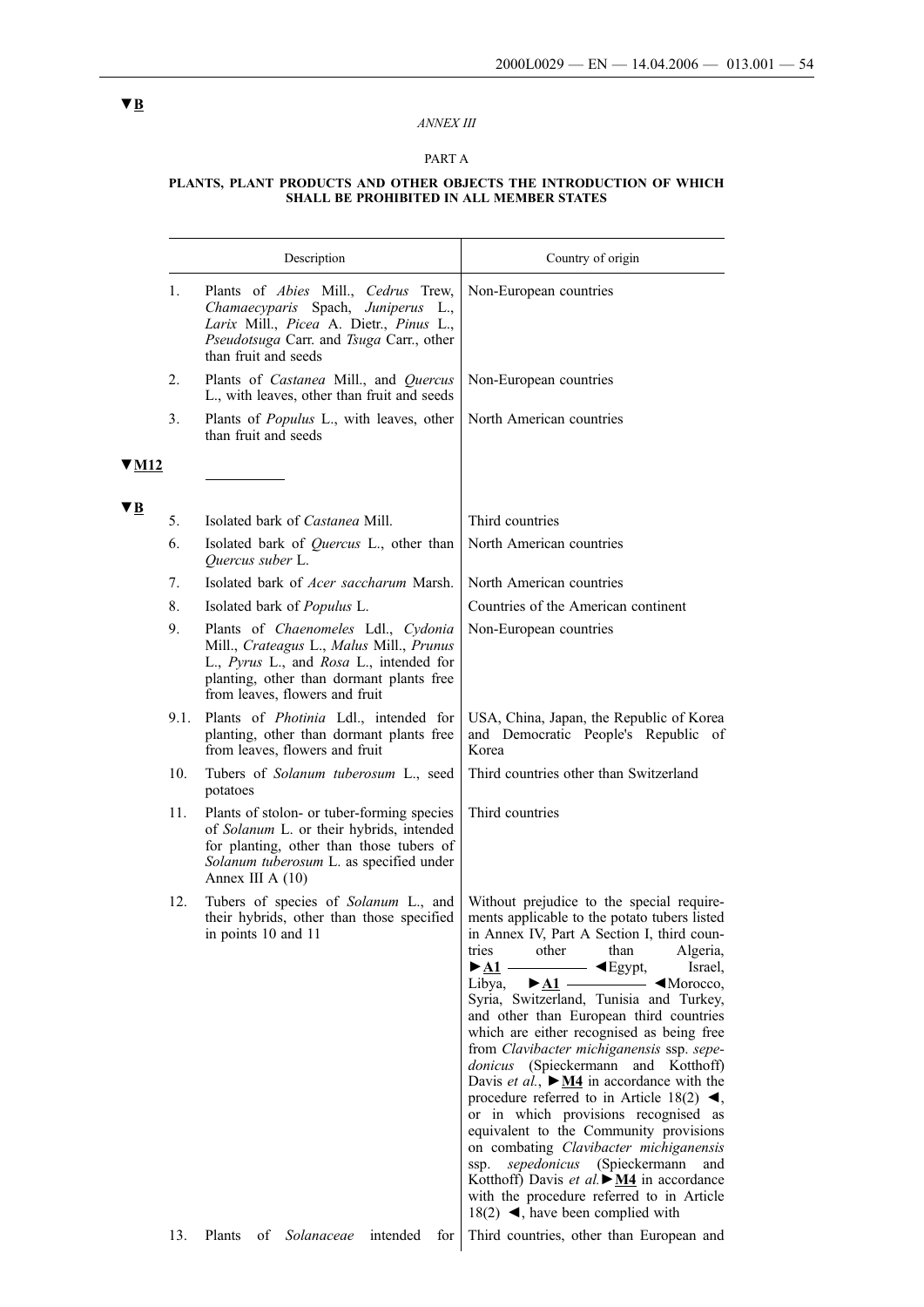| Description |                                                                                                                                                                                                                                                                                                                                                                                                                             | Country of origin                                                                                                                                                                                                                                                                                                                                                        |
|-------------|-----------------------------------------------------------------------------------------------------------------------------------------------------------------------------------------------------------------------------------------------------------------------------------------------------------------------------------------------------------------------------------------------------------------------------|--------------------------------------------------------------------------------------------------------------------------------------------------------------------------------------------------------------------------------------------------------------------------------------------------------------------------------------------------------------------------|
|             | planting, other than seeds and those<br>items covered by Annex III A $(10)$ , $(11)$<br>or $(12)$                                                                                                                                                                                                                                                                                                                           | Mediterranean countries                                                                                                                                                                                                                                                                                                                                                  |
| 14.         | Soil and growing medium as such, which<br>consists in whole or in part of soil or<br>solid organic substances such as parts of<br>plants, humus including peat or bark,<br>other than that composed entirely of peat                                                                                                                                                                                                        | Turkey,<br>Belarus,<br>$\blacktriangleright$ A1 $\longrightarrow$ $\blacktriangleleft$ Moldavia, Russia,<br>Ukraine and third countries not belonging<br>to continental Europe, other than the<br>following: $\triangleright$ <u>A1</u> $\longrightarrow$<br>Egypt,<br>Israel,<br>Libya,<br>$-$ <morocco, tunisia<br=""><math>\blacktriangleright</math> A1 —</morocco,> |
| 15.         | Plants of <i>Vitis</i> L., other than fruits                                                                                                                                                                                                                                                                                                                                                                                | • M9 Third countries other than Switzer-<br>land $\blacktriangleleft$                                                                                                                                                                                                                                                                                                    |
| 16.         | Plants of Citrus L., Fortunella Swingle,<br>Poncirus Raf., and their hybrids, other<br>than fruit and seeds                                                                                                                                                                                                                                                                                                                 | Third countries                                                                                                                                                                                                                                                                                                                                                          |
| 17.         | Plants of <i>Phoenix</i> spp. other than fruit<br>and seeds                                                                                                                                                                                                                                                                                                                                                                 | Algeria, Morocco                                                                                                                                                                                                                                                                                                                                                         |
| 18.         | Plants of Cydonia Mill., Malus Mill.,<br>Prunus L. and Pyrus L. and their<br>hybrids, and Fragaria L., intended for<br>planting, other than seeds                                                                                                                                                                                                                                                                           | Without prejudice to the prohibitions<br>applicable to the plants listed in Annex III<br>A (9), where appropriate, non-European<br>countries, other than Mediterranean coun-<br>tries, Australia, New Zealand, Canada, the<br>continental states of the USA                                                                                                              |
| 19.         | Plants of the family Graminacae, other<br>than plants of ornamental perennial<br>grasses of the subfamilies Bambusoideae<br>and <i>Panicoideae</i> and of the genera<br>Buchloe, Bouteloua Lag., Calamagrostis,<br>Cortaderia Stapf., Glyceria R. Br.,<br>Hakonechloa Mak. ex Honda, Hystrix,<br>Molinia, Phalaris L., Shibataea, Spar-<br>tina Schreb., Stipa L. and Uniola L.,<br>intended for planting, other than seeds | Third countries, other than European and<br>Mediterranean countries                                                                                                                                                                                                                                                                                                      |

# **▼A1**

## PART B

### **PLANTS, PLANT PRODUCTS AND OTHER OBJECTS THE INTRODUCTION OF WHICH SHALL BE PROHIBITED IN CERTAIN PROTECTED ZONES**

# **▼B**

| Description                                                                                                                                                                                                                                                                                                                                                                                                                                                                                                                                                                                                                                                                                                                                                                                                                    | Protected zone(s)                                                                                                                                                                                                                                                                                                                                                                                                                                                                                                                                                                                                                                                                                                                                                                                                                                                                                                                                                   |
|--------------------------------------------------------------------------------------------------------------------------------------------------------------------------------------------------------------------------------------------------------------------------------------------------------------------------------------------------------------------------------------------------------------------------------------------------------------------------------------------------------------------------------------------------------------------------------------------------------------------------------------------------------------------------------------------------------------------------------------------------------------------------------------------------------------------------------|---------------------------------------------------------------------------------------------------------------------------------------------------------------------------------------------------------------------------------------------------------------------------------------------------------------------------------------------------------------------------------------------------------------------------------------------------------------------------------------------------------------------------------------------------------------------------------------------------------------------------------------------------------------------------------------------------------------------------------------------------------------------------------------------------------------------------------------------------------------------------------------------------------------------------------------------------------------------|
| 1. Without prejudice to the prohibitions<br>applicable to the plants listed in Annex<br>$IIIA(9)$ , $(9.1)$ , $(18)$ , where appropriate,<br>plants and live pollen for pollination of:<br>Amelanchier Med., Chaenomeles Lindl.,<br>Crataegus L., Cydonia Mill., Eriobotrya<br>Lindl., Malus Mill., Mespilus L., Pyra-<br>cantha Roem., Pyrus L. and Sorbus L.,<br>other than fruit and seeds, originating in<br>third countries other than Switzerland and<br>other than those recognised as being free<br>from Erwinia amylovora (Burr.) Winsl. et<br>al. in accordance with the procedure laid<br>down in Article $18(2)$ , or in which pest<br>free areas have been established in rela-<br>tion to Erwinia amylovora (Burr.) Winsl.<br>et al. in accordance with the relevant<br>International Standard for Phytosanitary | $E, \blacktriangleright$ M14 EE, $\blacktriangleleft$ F (Corsica),<br>IRL, I<br>(Abruzzi; Apulia; Basilicata;<br>Calabria;<br>Campania; Emilia-Romagna: provinces of<br>Forli-Cesena $\triangleright$ M17 (with exclusion of the<br>provincial area situated to the North of the<br>State road n. 9 — Via Emilia) $\blacktriangleleft$ , Parma,<br>Piacenza and Rimini $\triangleright$ M17 (with exclusion<br>of the provincial area situated to the North<br>of the State road n. 9 — Via Emilia) $\blacktriangleleft$ ;<br>Friuli-Venezia Giulia; Lazio; Liguria;<br>Lombardy; Marche; Molise; Piedmont;<br>Sardinia:<br>Sicily;<br>Umbria;<br>$\blacktriangleright$ M17 $\longrightarrow$ $\blacktriangleleft$ Tuscany;<br>Valle d'Aosta; Veneto: except in the province<br>of Rovigo the communes Rovigo, Polesella,<br>Villamarzana, Fratta Polesine, San Bellino,<br>Badia Polesine, Trecenta, Ceneselli, Pontec-<br>chio Polesine, Arquà Polesine, Costa di |

# **▼B**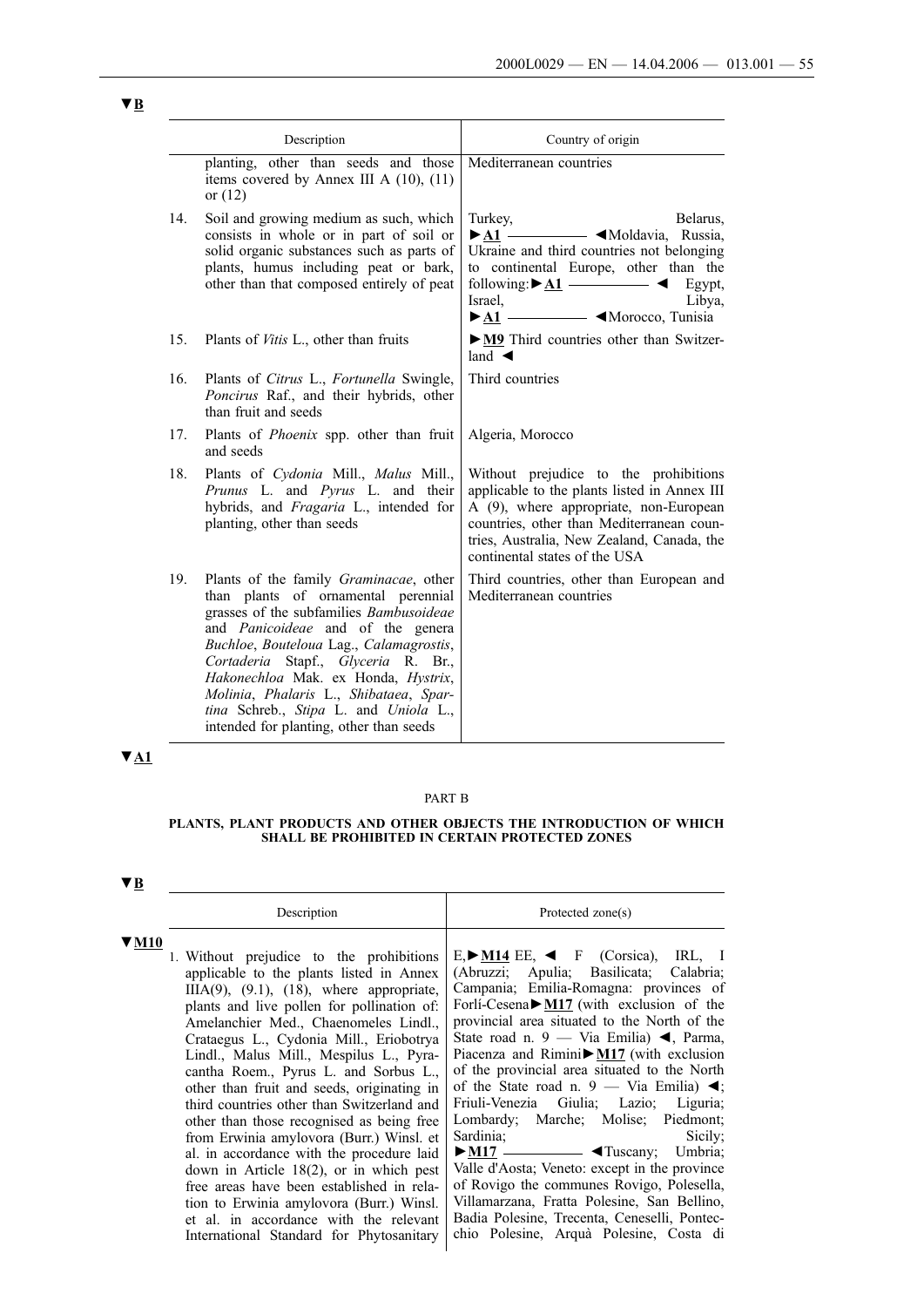| Description                                                                                                                                                                                                                                                                                                                                                                                                                                                                                                                                                                                                                                                                                                                                                                          | Protected zone(s)                                                                                                                                                                                                                                                                                                                                                                                                                                                                                                                                                                                                                                                                                                                                                                                                                                                                                                                                                                                                                                                                                                                                                                                                                           |
|--------------------------------------------------------------------------------------------------------------------------------------------------------------------------------------------------------------------------------------------------------------------------------------------------------------------------------------------------------------------------------------------------------------------------------------------------------------------------------------------------------------------------------------------------------------------------------------------------------------------------------------------------------------------------------------------------------------------------------------------------------------------------------------|---------------------------------------------------------------------------------------------------------------------------------------------------------------------------------------------------------------------------------------------------------------------------------------------------------------------------------------------------------------------------------------------------------------------------------------------------------------------------------------------------------------------------------------------------------------------------------------------------------------------------------------------------------------------------------------------------------------------------------------------------------------------------------------------------------------------------------------------------------------------------------------------------------------------------------------------------------------------------------------------------------------------------------------------------------------------------------------------------------------------------------------------------------------------------------------------------------------------------------------------|
| Measures and recognised as such in<br>accordance with the procedure laid down<br>in Article $18(2)$                                                                                                                                                                                                                                                                                                                                                                                                                                                                                                                                                                                                                                                                                  | Occhiobello, Lendinara, Canda,<br>Rovigo,<br>Ficarolo, Guarda Veneta, Frassinelle Pole-<br>sine, Villanova del Ghebbo, Fiesso Umber-<br>tiano, Castelguglielmo, Bagnolo di Po, Giac-<br>ciano con Baruchella, Bosaro, Canaro, Lusia,<br>Pincara, Stienta, Gaiba, Salara, and in the<br>province of Padova the communes Castel-<br>baldo,<br>Barbona, Piacenza<br>d'Adige,<br>Vescovana, S. Urbano, Boara Pisani, Masi,<br>and in the province of Verona the communes<br>Palù, Roverchiara, Legnago, Castagnaro,<br>all'Adige, Villa<br>Ronco<br>Bartolomea.<br>Oppeano, Terrazzo, Isola Rizza, Angiari),<br>LV, LT, A (Burgenland, Carinthia, Lower<br>Austria, Tirol (administrative district Lienz),<br>Styria, Vienna), P, SI▶M17 (except the<br>Gorenjska<br>and<br>Maribor<br>regions) $\blacktriangleleft$ ,<br>$SK$ $M17$ (except<br>the<br>communes<br>of<br>Blahová, Horné Mýto and Okoč (Dunajská<br>Streda County), Hronovce and Hronské<br>Kľačany (Levice County), Veľké Ripňany<br>Málinec<br>(Topoľčany County),<br>(Poltár<br>County), Hrhov (Rožňava County), Kazimír,<br>Luhyňa, Malý Horeš, Svätuše and Zatín<br>(Trebišov County)) $\blacktriangleleft$ , FI, UK (Northern<br>Ireland, Isle of Man and Channel Islands) |
| 2. Without prejudice to the prohibitions<br>applicable to the plants listed in Annex<br>$IIIA(9)$ , $(9.1)$ , $(18)$ , where appropriate,<br>plants and live pollen for pollination of:<br>Cotoneaster Ehrh. and Photinia davidiana<br>(Dene.) Cardot, other than fruit and seeds,<br>originating in third countries other than<br>those recognised as being free from<br>Erwinia amylovora (Burr.) Winsl. et al. in<br>accordance with the procedure laid down<br>in Article 18(2), or in which pest free<br>areas have been established in relation to<br>Erwinia amylovora (Burr.) Winsl. et al. in<br>accordance with the relevant International<br>Standard for Phytosanitary Measures and<br>recognised as such in accordance with the<br>procedure laid down in Article 18(2) | $E \rightarrow M14$ EE, $\blacktriangleleft$ F<br>(Corsica),<br>IRL.<br>$\blacksquare$<br>Apulia; Basilicata;<br>(Abruzzi;<br>Calabria;<br>Campania; Emilia-Romagna: provinces of<br>Forli-Cesena $\blacktriangleright$ <u>M17</u> (with exclusion of the<br>provincial area situated to the North of the<br>State road n. 9 — Via Emilia) $\blacktriangleleft$ , Parma,<br>Piacenza and Rimini $\triangleright$ M17 (with exclusion<br>of the provincial area situated to the North<br>of the State road n. 9 - Via Emilia) $\blacktriangleleft$ ;<br>Friuli-Venezia<br>Giulia; Lazio;<br>Liguria;<br>Lombardy; Marche; Molise;<br>Piedmont;<br>Sicily; $\triangleright$ <u>M17</u> — $\triangleleft$<br>Sardinia;<br>Tuscany; Umbria; Valle d'Aosta; Veneto:<br>except in the province of Rovigo the<br>communes Rovigo, Polesella, Villamarzana,<br>Fratta Polesine, San Bellino, Badia Polesine,<br>Trecenta, Ceneselli, Pontecchio Polesine,<br>Arquà Polesine, Costa di Rovigo, Occhio-<br>bello, Lendinara, Canda, Ficarolo, Guarda<br>Veneta, Frassinelle Polesine, Villanova del<br>Ghebbo, Fiesso Umbertiano, Castelgu-                                                                                                           |

glielmo, Bagnolo di Po, Giacciano con Baruchella, Bosaro, Canaro, Lusia, Pincara, Stienta, Gaiba, Salara, and in the province of Padova the communes Castelbaldo, Barbona, Piacenza d'Adige, Vescovana, S. Urbano, Boara Pisani, Masi, and in the province of Verona the communes Palù, Roverchiara, Legnago, Castagnaro, Ronco all'Adige, Villa Bartolomea, Oppeano, Terrazzo, Isola Rizza, Angiari), LV, LT, A (Burgenland, Carinthia, Lower Austria, Tirol (administrative district Lienz), Styria, Vienna), P, SI►**M17** (except the Gorenjska and Maribor regions)  $\overline{\blacktriangleleft}$ , SK $\blacktriangleright$  <u>M17</u> (except the communes of  $SK \triangleright M17$  (except the communes Blahová, Horné Mýto and Okoč (Dunajská Streda County), Hronovce and Hronské Kľačany (Levice County), Veľké Ripňany (Topoľčany County), Málinec (Poltár